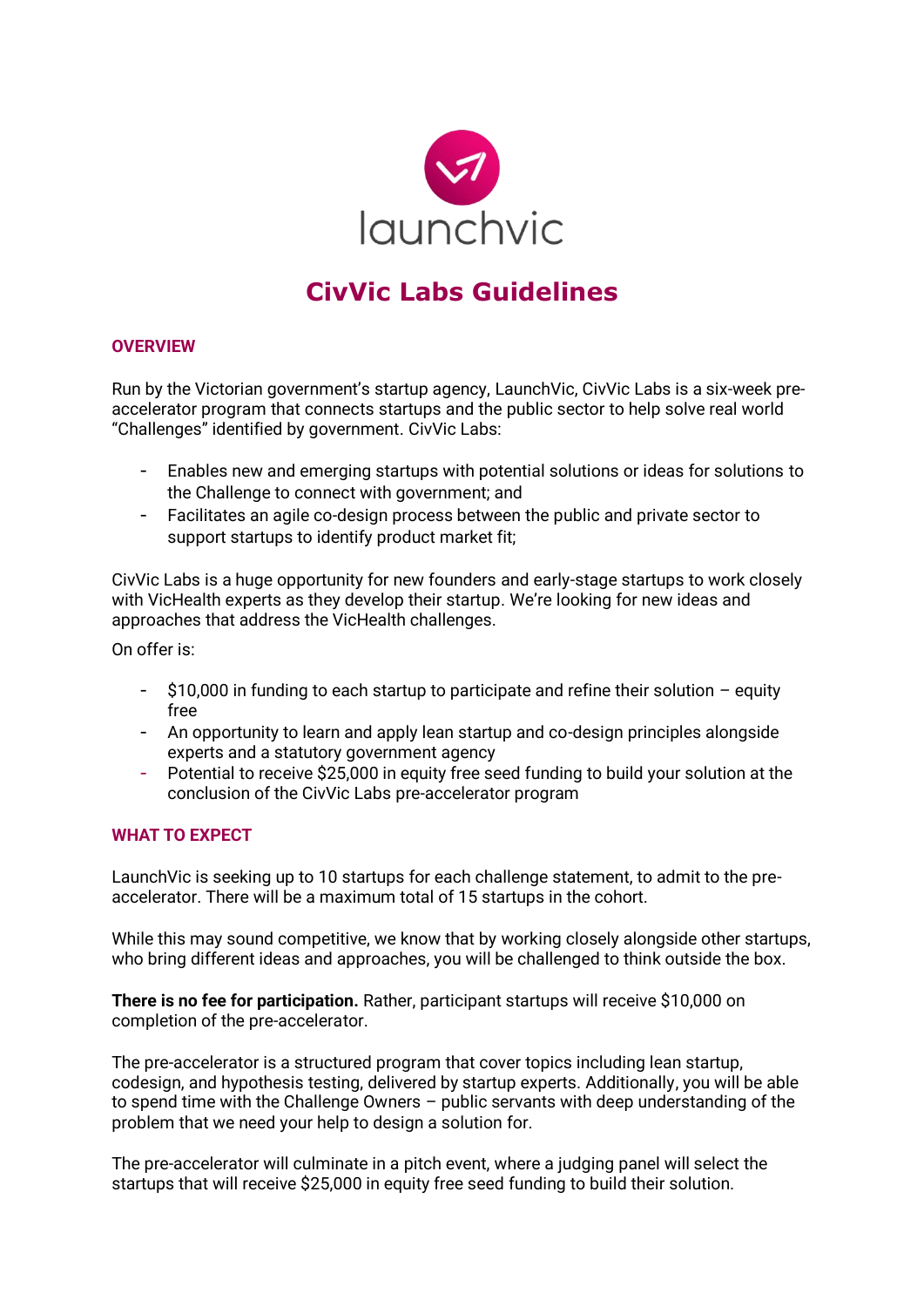The CivVic Labs pre-accelerator will be delivered in a hybrid format. Participants are expect to attend a CBD location one day a week for six weeks (Tuesdays – see Timings below for more information), as well as commit to additional work out of session to progress your ideas.

CivVic Labs is perfect for aspiring early-stage founders to build and test new startups. All participants will be idea-to-early stage (see below definition) to ensure your journey is with like-minded entrepreneurs. We're looking for ambitious founders who recognise the value of CivVic Labs for early-stage startups.

# **TIMINGS**

Startups must have capacity to participate in the Pre-Accelerator.

This include a commitment of a minimum of **six** full Tuesday's commencing 12 July 2022 through to 19 August 2022, followed by a Pitch Showcase Event. Additional time outside of scheduled workshops will also be required to develop and refine your solution, participate in mentoring or coaching sessions, and action any tasks.

# **DEFINITIONS**

The below definitions apply to this application process:

- **Idea-to-Early Stage** means a young startup that has a business idea that has not been fully developed or launched. It is unlikely that you have a prototype in-market, customers or significant revenue.
- **A Startup** is a young technology-based business that uses innovation to scale rapidly and capture market at a high velocity. Examples of technology include software/apps, artificial intelligence (AI), blockchain, advanced manufacturing & robotics, Internet of Things (IoT), big data analytics, augmented / virtual reality, 3D printing, advanced materials, genomics & life sciences (including Biotech & MedTech) and autonomous vehicles.
- The **Applicant** must be the Founder, though multiple participants in the same team may be accepted into the pre-accelerator
- **Victorian-based** means the Startup must be a Victorian registered and headquartered company.

#### **ELIGIBILITY**

If you are eligible and have a startups idea aligned to either challenge CivVic Labs can help you make it a reality.

To be eligible to participate in CivVic Labs, a Startup must meet each of these criteria.

#### 1. **Victorian-based**;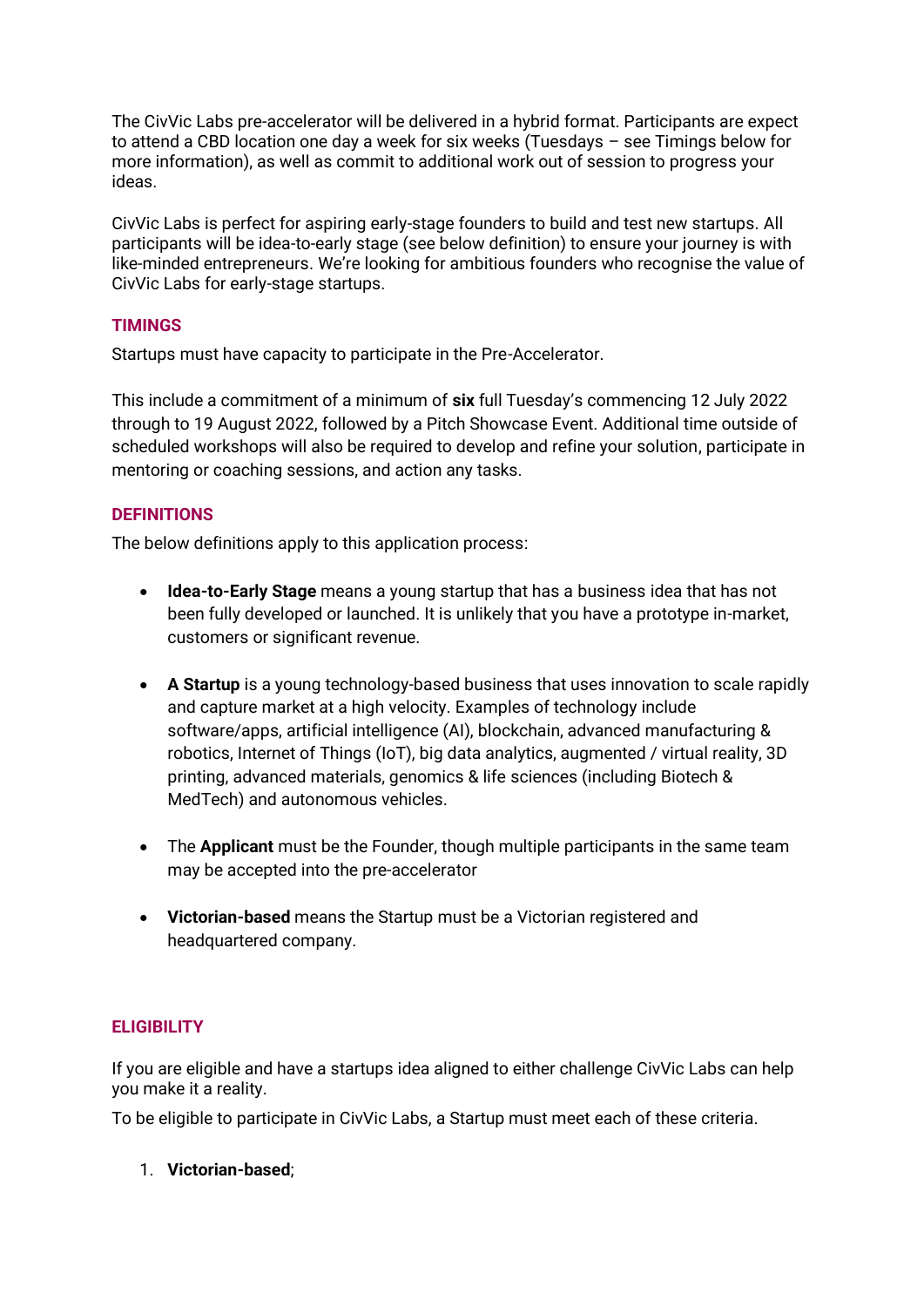- 2. **Size**: *Meet LaunchVic's definition of a Ealy-to-Idea-Stage*
- 3. **Participation**: *must commit to participating in the Pre-Accelerator and related activities*
- 4. **Adheres to Victorian Government Policy on ESG Prohibited Activities**: *The Business must not be involved with;* 
	- a. *Tobacco or tobacco-related products;*
	- b. *Cluster munitions and other controversial weapons;*
	- c. *Thermal coal;*
	- d. *Gambling;*
	- e. *Logging of old growth forests;*
	- f. *Uranium;*
	- g. *Unregulated animal testing;*
	- h. *Live cattle and/or sheep exports; or*
	- i. *Fracking.*

# **SELECTION CRITERIA**

Eligible applicants will be assessed through a selection process based on the following factors.

- 1. **Action and Alignment:** This is a measure of how well the applicants proposed solution responds to the problem spaces outlined in this document;
- 2. **Potential impact of the solution:** Does the applicant have an understanding of the problem space? Is the applicant approaching their solution with scale and impact in mind? How will the proposed solution meaningfully address the problem space outlined in this document?;
- 3. **Team Capability:**
	- a) Is the startup founder(s) capable of delivering their solution and do they understand the problem space? ;
	- b) Does the applicant have the capacity to focus on their solution during the Pre-Accelerator?;
- *4.* **Assessment of support:** Will the applicant realise value through the Pre-Accelerator? Will the applicant participate in co-design? Are they open to iterating upon their solution?;

**Note:** A declaration of any current, planned or past 12-month relationships with food, sugary drink, alcohol or gambling industries is required by VicHealth.. *This declaration does not affect your eligibility to apply,* but declarations will be assessed by VicHealth for potential risk. Review [VicHealth's Harmful Industry Relationship Funding and Procurement Policy](https://www.vichealth.vic.gov.au/media-and-resources/vichealth-harmful-industry-relationship-funding-and-procurement-policy) or view this [video](https://www.youtube.com/watch?v=0QdUnqNoaIY) for more information on the types of relationships that will need to be declared during contracting.

# **APPLICATION FORM**

To apply to CivVic Labs, please visit https://launchvic.org/general/civvic